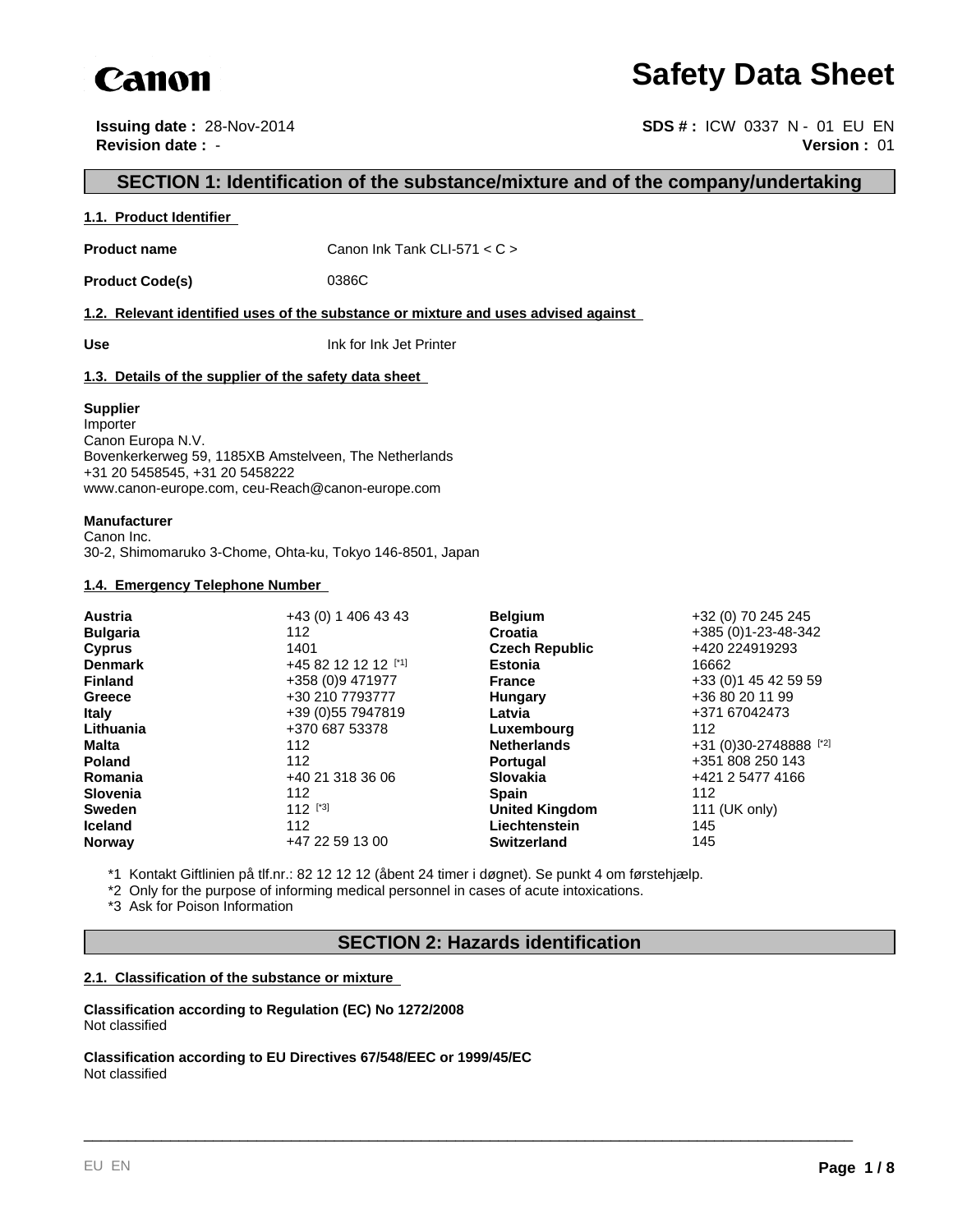## **2.2. Label Elements**

## **Labelling according to Regulation (EC) No 1272/2008**

Contains 1,2-benzisothiazol-3(2H)-one. May produce an allergic reaction. Contains less than 30% of components with unknown hazards to the aquatic environment.

## **Hazard pictograms**

Not required

### **Signal word** Not required

**Hazard statements**

Not required

**Precautionary Statements - EU (§28, 1272/2008)** Not required

## **Other Information**

Labelling according to Regulation (EU) No 528/2012 Contains a preservative to control microbial deterioration.

## **2.3. Other Hazards**

None

## **SECTION 3: Composition/information on ingredients**

\_\_\_\_\_\_\_\_\_\_\_\_\_\_\_\_\_\_\_\_\_\_\_\_\_\_\_\_\_\_\_\_\_\_\_\_\_\_\_\_\_\_\_\_\_\_\_\_\_\_\_\_\_\_\_\_\_\_\_\_\_\_\_\_\_\_\_\_\_\_\_\_\_\_\_\_\_\_\_\_\_\_\_\_\_\_\_\_\_

## **3.2. Mixtures**

| <b>Chemical name</b>          | <b>CAS-No</b> | <b>EC-No</b> | <b>REACH registration</b><br>number | Weight %  | <b>Classification</b><br>(67/548) | Indication of<br>danger | <b>Classification (Reg.)</b><br>1272/2008)       |
|-------------------------------|---------------|--------------|-------------------------------------|-----------|-----------------------------------|-------------------------|--------------------------------------------------|
| Glycerin                      | $56 - 81 - 5$ | 200-289-5    | None                                | $5 - 10$  | None                              | <b>None</b>             | None                                             |
| Ethylene urea                 | 120-93-4      | 204-436-4    | None                                | $5 - 10$  | Xi: R36                           | Xi - Irritant           | Eye Irrit. 2 (H319)                              |
| Substituted<br>phthalocyanine | <b>CBI</b>    | <b>CBI</b>   | <b>CBI</b>                          | $-5$      | Xi: R41<br>R52/53                 | IXi - Irritant          | Eye Dam. 1 (H318)<br>Aquatic Chronic 3<br>(H412) |
| Substituted<br>phthalocyanine | <b>CBI</b>    | <b>CBI</b>   | None                                | - 5       | <b>None</b>                       | <b>None</b>             | None                                             |
| Glycol                        | CBI           | <b>CBI</b>   | None                                | $10 - 15$ | None                              | <b>None</b>             | None                                             |
| Water                         | 7732-18-5     | 231-791-2    | None                                | $60 - 80$ | <b>None</b>                       | <b>None</b>             | None                                             |

For the full text of the R-phrases mentioned in this Section, see Section 16. For the full text of the H-Statements mentioned in this Section, see Section 16.

## **SECTION 4: First aid measures**

## **4.1. Description of first aid measures**

| Move to fresh air. Get medical attention immediately if symptoms occur.                                     |
|-------------------------------------------------------------------------------------------------------------|
| Rinse mouth. Drink 1 or 2 glasses of water. Get medical attention immediately if symptoms<br>occur.         |
| Wash off immediately with soap and plenty of water. Get medical attention immediately if<br>symptoms occur. |
| Flush with plenty of water. Get medical attention immediately if symptoms occur.                            |
|                                                                                                             |

\_\_\_\_\_\_\_\_\_\_\_\_\_\_\_\_\_\_\_\_\_\_\_\_\_\_\_\_\_\_\_\_\_\_\_\_\_\_\_\_\_\_\_\_\_\_\_\_\_\_\_\_\_\_\_\_\_\_\_\_\_\_\_\_\_\_\_\_\_\_\_\_\_\_\_\_\_\_\_\_\_\_\_\_\_\_\_\_\_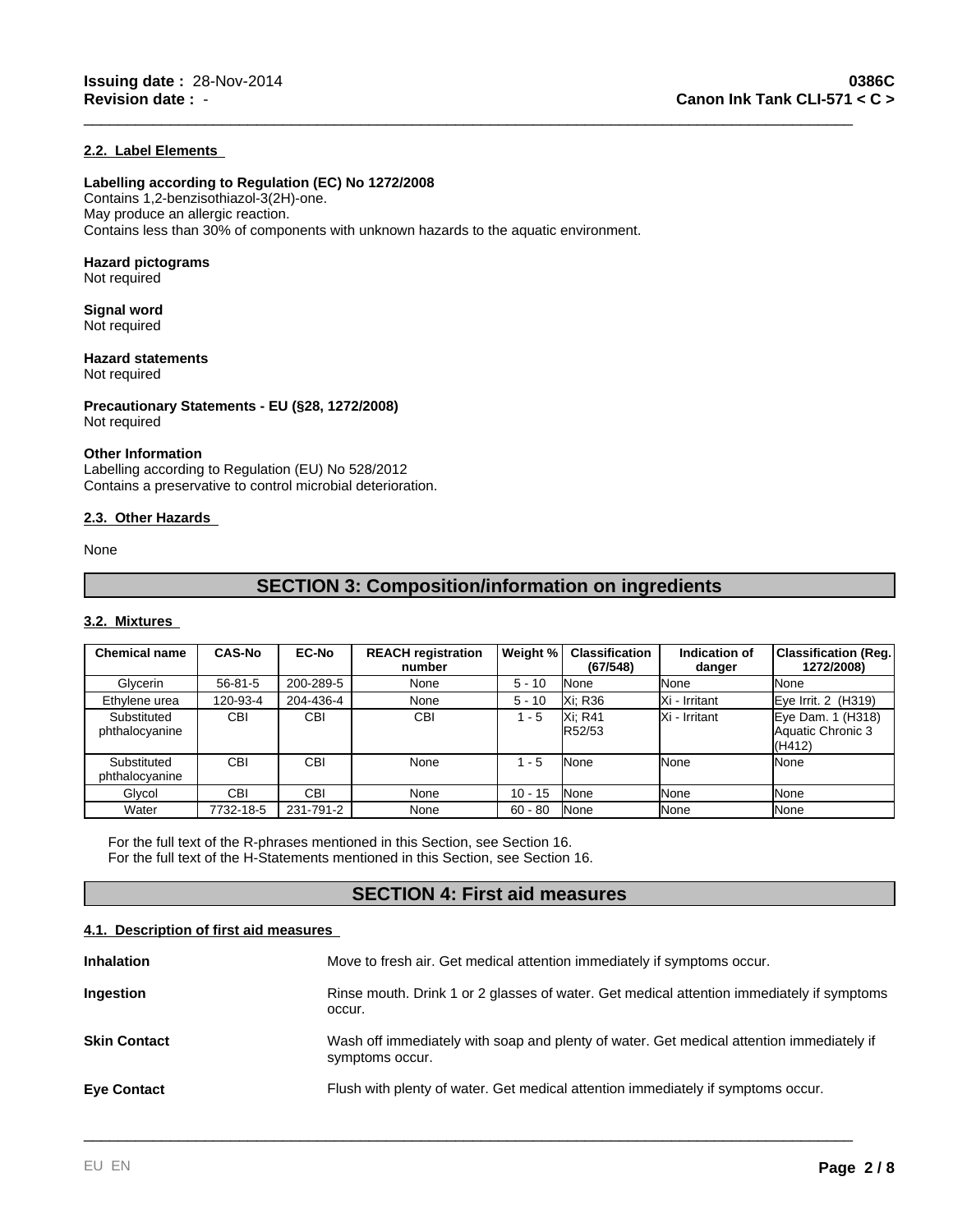### **4.2. Most important symptoms and effects, both acute and delayed**

| <b>Inhalation</b>      | None under normal use. Symptoms of overexposure are dizziness, headache, tiredness,<br>nausea, unconsciousness, cessation of breathing. |
|------------------------|-----------------------------------------------------------------------------------------------------------------------------------------|
| Ingestion              | None under normal use. Ingestion may cause gastrointestinal irritation, nausea, vomiting<br>and diarrhea.                               |
| <b>Skin Contact</b>    | None under normal use.                                                                                                                  |
| <b>Eye Contact</b>     | None under normal use. May cause slight irritation.                                                                                     |
| <b>Chronic Effects</b> | None under normal use.                                                                                                                  |

\_\_\_\_\_\_\_\_\_\_\_\_\_\_\_\_\_\_\_\_\_\_\_\_\_\_\_\_\_\_\_\_\_\_\_\_\_\_\_\_\_\_\_\_\_\_\_\_\_\_\_\_\_\_\_\_\_\_\_\_\_\_\_\_\_\_\_\_\_\_\_\_\_\_\_\_\_\_\_\_\_\_\_\_\_\_\_\_\_

**4.3. Indication of any immediate medical attention and special treatment needed** 

None

## **SECTION 5: Firefighting measures**

## **5.1. Extinguishing media**

### **Suitable extinguishing media** Use CO2, dry chemical, or foam, Water.

**Unsuitable extinguishing media** None

## **5.2. Special hazards arising from the substance or mixture**

**Special Hazard** None

**Hazardous combustion products** Carbon dioxide (CO 2), Carbon monoxide (CO)

## **5.3. Advice for firefighters**

**Special protective equipment for fire-fighters** None

## **SECTION 6: Accidental release measures**

\_\_\_\_\_\_\_\_\_\_\_\_\_\_\_\_\_\_\_\_\_\_\_\_\_\_\_\_\_\_\_\_\_\_\_\_\_\_\_\_\_\_\_\_\_\_\_\_\_\_\_\_\_\_\_\_\_\_\_\_\_\_\_\_\_\_\_\_\_\_\_\_\_\_\_\_\_\_\_\_\_\_\_\_\_\_\_\_\_

## **6.1. Personal precautions, protective equipment and emergency procedures**

Avoid contact with skin, eyes and clothing.

## **6.2. Environmental Precautions**

Keep out of waterways.

## **6.3. Methods and material for containment and cleaning up**

Wipe up with adsorbent material (e.g. cloth, fleece).

## **6.4. Reference to other sections**

None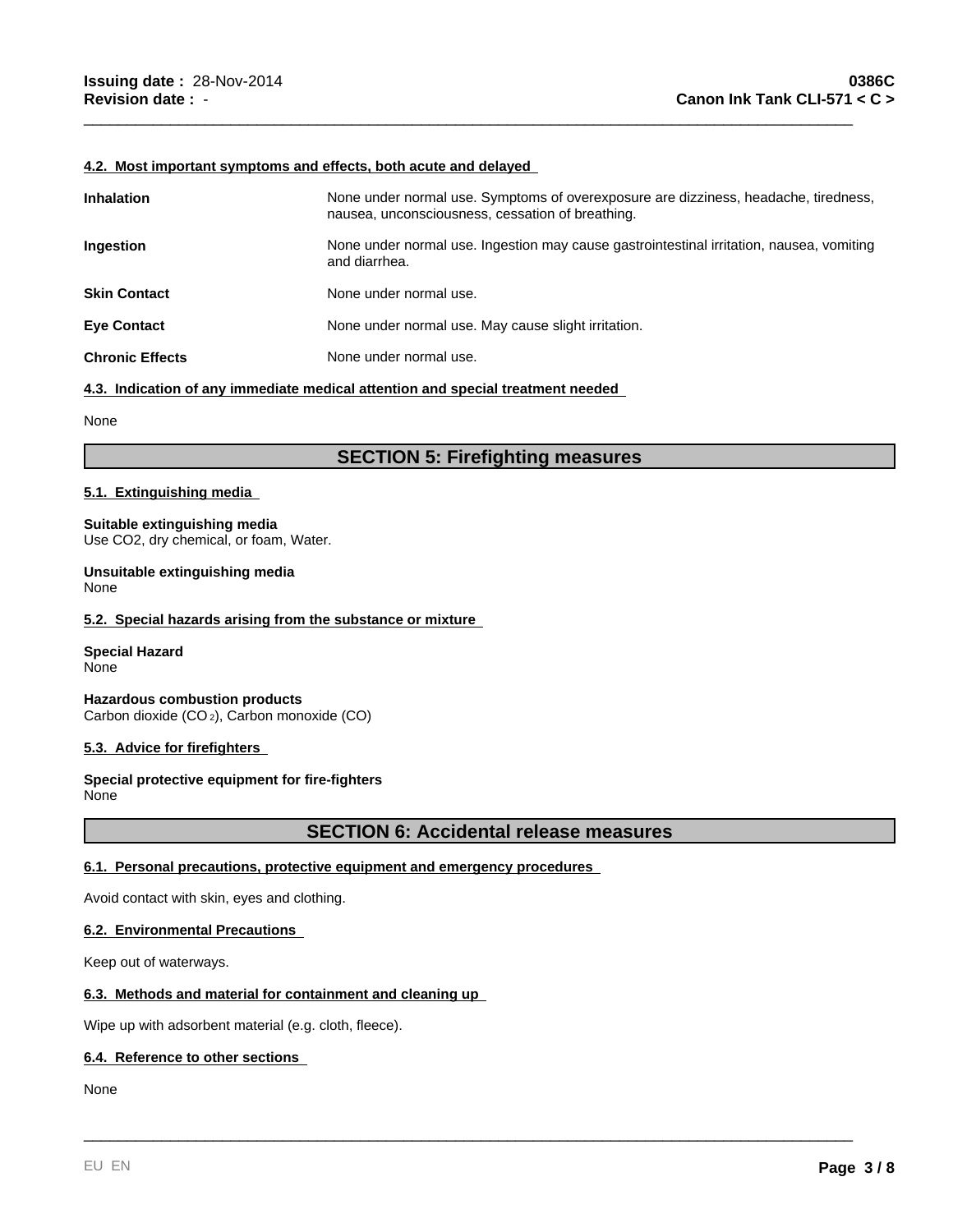## **SECTION 7: Handling and storage**

\_\_\_\_\_\_\_\_\_\_\_\_\_\_\_\_\_\_\_\_\_\_\_\_\_\_\_\_\_\_\_\_\_\_\_\_\_\_\_\_\_\_\_\_\_\_\_\_\_\_\_\_\_\_\_\_\_\_\_\_\_\_\_\_\_\_\_\_\_\_\_\_\_\_\_\_\_\_\_\_\_\_\_\_\_\_\_\_\_

## **7.1. Precautions for safe handling**

Avoid contact with skin, eyes and clothing. Clean contaminated surface thoroughly. Use with adequate ventilation.

## **7.2. Conditions for safe storage, including any incompatibilities**

Keep in a dry, cool and well-ventilated place. Keep out of the reach of children. Keep away from direct sunlight. Keep away from heat and sources of ignition.

### **7.3. Specific end uses**

Ink for Ink Jet Printer. Obtain special instructions before use.

## **SECTION 8: Exposure controls/personal protection**

## **8.1. Control parameters**

### **Exposure Limits**

| <b>Chemical name</b>      | <b>European Union</b>                                     | <b>Austria</b>                           | <b>Belgium</b>                | <b>Bulgaria</b>                                                                   | <b>Cyprus</b>                                                                                   |
|---------------------------|-----------------------------------------------------------|------------------------------------------|-------------------------------|-----------------------------------------------------------------------------------|-------------------------------------------------------------------------------------------------|
| Glycerin<br>$56 - 81 - 5$ | None                                                      | None                                     | TWA: $10 \text{ mg/m}^3$      | None                                                                              | None                                                                                            |
| <b>Chemical name</b>      | <b>Czech Republic</b>                                     | <b>Denmark</b>                           | <b>Finland</b>                | <b>France</b>                                                                     | Germany                                                                                         |
| Glycerin<br>$56 - 81 - 5$ | TWA: $10 \text{ mg/m}^3$<br>Ceiling: 15 mg/m <sup>3</sup> | None                                     | TWA: $20 \text{ mg/m}^3$      | TWA: $10 \text{ mg/m}^3$                                                          | DFG TWA: 50 mg/m <sup>3</sup><br>inhalable fraction<br>Ceiling / Peak: 100<br>mq/m <sup>3</sup> |
| <b>Chemical name</b>      | <b>Greece</b>                                             | <b>Hungary</b>                           | <b>Ireland</b>                | <b>Italy</b>                                                                      | <b>Netherlands</b>                                                                              |
| Glycerin<br>$56 - 81 - 5$ | TWA: $10 \text{ mg/m}^3$                                  | None                                     | TWA: $10 \text{ mg/m}^3$ mist | None                                                                              | None                                                                                            |
| <b>Chemical name</b>      | <b>Poland</b>                                             | Portugal                                 | Romania                       | <b>Slovakia</b>                                                                   | <b>Spain</b>                                                                                    |
| Glycerin<br>$56 - 81 - 5$ | TWA: $10 \text{ mg/m}^3$<br>aerosol                       | TWA: $10 \text{ mg/m}^3$ mist            | None                          | None                                                                              | TWA: $10 \text{ mg/m}^3$ mist                                                                   |
| <b>Chemical name</b>      | <b>Sweden</b>                                             | <b>United Kingdom</b>                    | <b>Norway</b>                 | <b>Switzerland</b>                                                                | <b>Turkey</b>                                                                                   |
| Glycerin<br>$56 - 81 - 5$ | None                                                      | TWA: $10 \text{ mg/m}$ <sup>3</sup> mist | None                          | TWA: $50 \text{ mg/m}^3$<br>inhalable<br>STEL: 100 mg/m <sup>3</sup><br>inhalable | None                                                                                            |

### **8.2. Exposure controls**

**Appropriate engineering controls** None under normal use conditions.

**Individual protection measures, such as personal protective equipment**

| <b>Eye/face Protection</b>    | Not required under normal use. |
|-------------------------------|--------------------------------|
| <b>Skin Protection</b>        | Not required under normal use. |
| <b>Respiratory Protection</b> | Not required under normal use. |
| Thermal hazards               | Not Applicable                 |
|                               |                                |

## **SECTION 9: Physical and chemical properties**

## **9.1. Information on basic physical and chemical properties**

| Appearance            |  |
|-----------------------|--|
| Odor                  |  |
| <b>Odor threshold</b> |  |

**Appearance** Cyan ; Liquid Slight odor **No data available** 

\_\_\_\_\_\_\_\_\_\_\_\_\_\_\_\_\_\_\_\_\_\_\_\_\_\_\_\_\_\_\_\_\_\_\_\_\_\_\_\_\_\_\_\_\_\_\_\_\_\_\_\_\_\_\_\_\_\_\_\_\_\_\_\_\_\_\_\_\_\_\_\_\_\_\_\_\_\_\_\_\_\_\_\_\_\_\_\_\_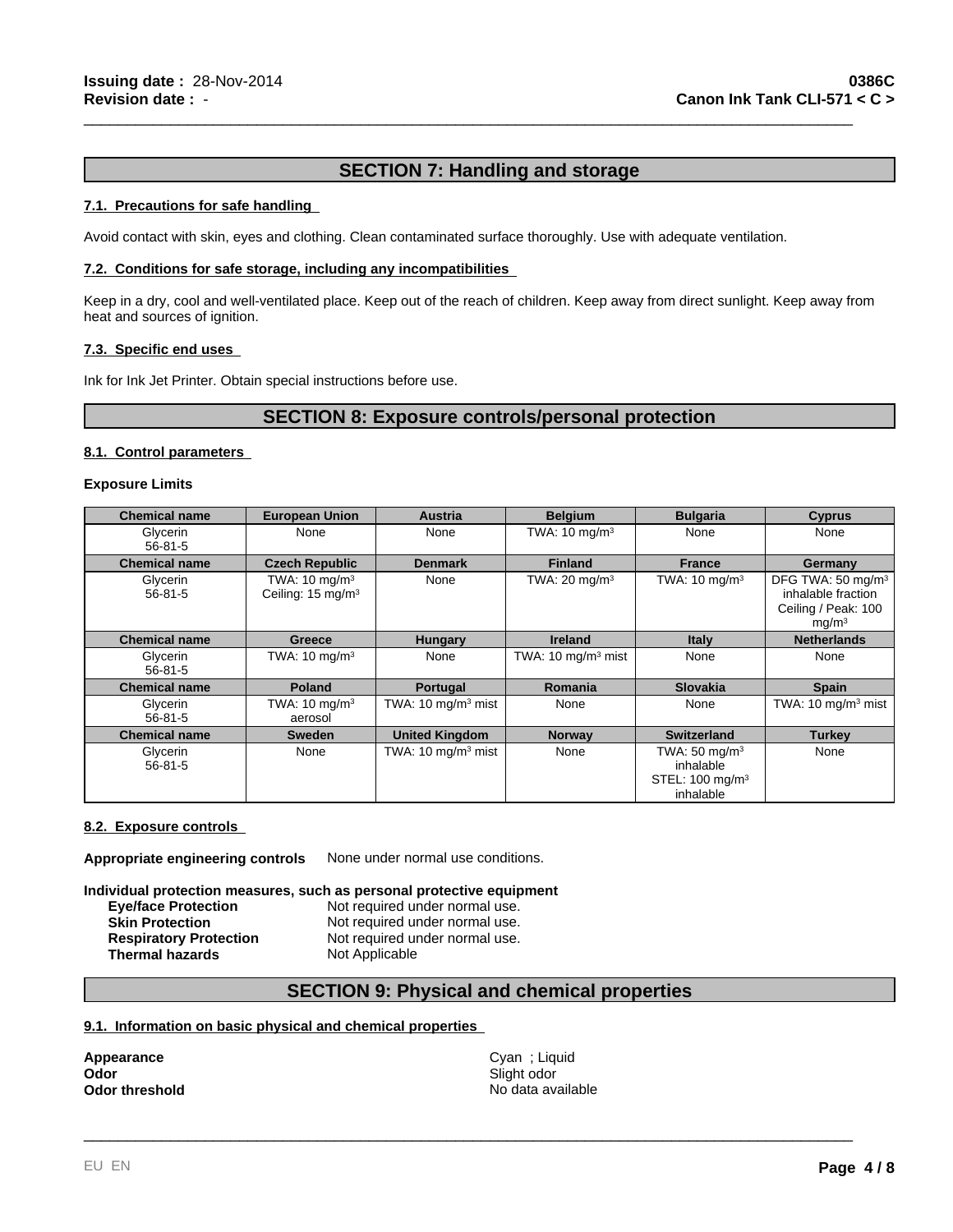**Evaporation Rate Evaporation Rate Evaporation Rate Flammability (solid, gas) No data available Flammability (solid, gas) No data available Flammability Limits in Air Upper Flammability Limit** None; estimated **Lower Flammability Limit** None; estimated **Vapor pressure** No data available No data available **Vapor Density No data available No data available Relative density** 1.0 - 1.1 **Solubility(ies)**<br> **Partition coefficient: n-octanol/water**<br> **Partition coefficient: n-octanol/water**<br> **No data available Partition coefficient: n-octanol/water** No data available<br> **Autoignition Temperature (°C)** None: estimated **Explosive properties**<br> **Explosive properties**<br> **Oxidizing properties**<br> **None:** estimated **Oxidizing properties Melting/Freezing point (°C)**<br> **Boiling Point/Range (°C)**<br> **Boiling Point/Range (°C) Boiling Point/Range (°C)**<br> **Boiling Point (°C)**<br> **Plash Point (°C)**<br> **Range CO** None: estimated **Flash Point (°C) Autoignition Temperature (°C) Decomposition Temperature (°C) Viscosity (mPa s)** 1 - 5

**pH** 7 - 9 Not flammable; Not combustible

\_\_\_\_\_\_\_\_\_\_\_\_\_\_\_\_\_\_\_\_\_\_\_\_\_\_\_\_\_\_\_\_\_\_\_\_\_\_\_\_\_\_\_\_\_\_\_\_\_\_\_\_\_\_\_\_\_\_\_\_\_\_\_\_\_\_\_\_\_\_\_\_\_\_\_\_\_\_\_\_\_\_\_\_\_\_\_\_\_

No data available

## **9.2. Other Information**

No data available

## **SECTION 10: Stability and reactivity**

## **10.1. Reactivity**

None

## **10.2. Chemical stability**

Stable

## **10.3. Possibility of Hazardous Reactions**

None

## **10.4. Conditions to Avoid**

None

## **10.5. Incompatible materials**

Acids, Bases, Oxidizing agents, Reducing agents.

### **10.6. Hazardous Decomposition Products**

Carbon dioxide (CO 2), Carbon monoxide (CO), and/or Ammonia.

## **SECTION 11: Toxicological information**

\_\_\_\_\_\_\_\_\_\_\_\_\_\_\_\_\_\_\_\_\_\_\_\_\_\_\_\_\_\_\_\_\_\_\_\_\_\_\_\_\_\_\_\_\_\_\_\_\_\_\_\_\_\_\_\_\_\_\_\_\_\_\_\_\_\_\_\_\_\_\_\_\_\_\_\_\_\_\_\_\_\_\_\_\_\_\_\_\_

### **11.1. Information on toxicological effects**

| <b>Acute toxicity</b>             | No data available                 |
|-----------------------------------|-----------------------------------|
| <b>Skin corrosion/irritation</b>  | Non-irritant (OECD Guideline)     |
| Serious eye damage/eye irritation | Minimal irritant (OECD Guideline) |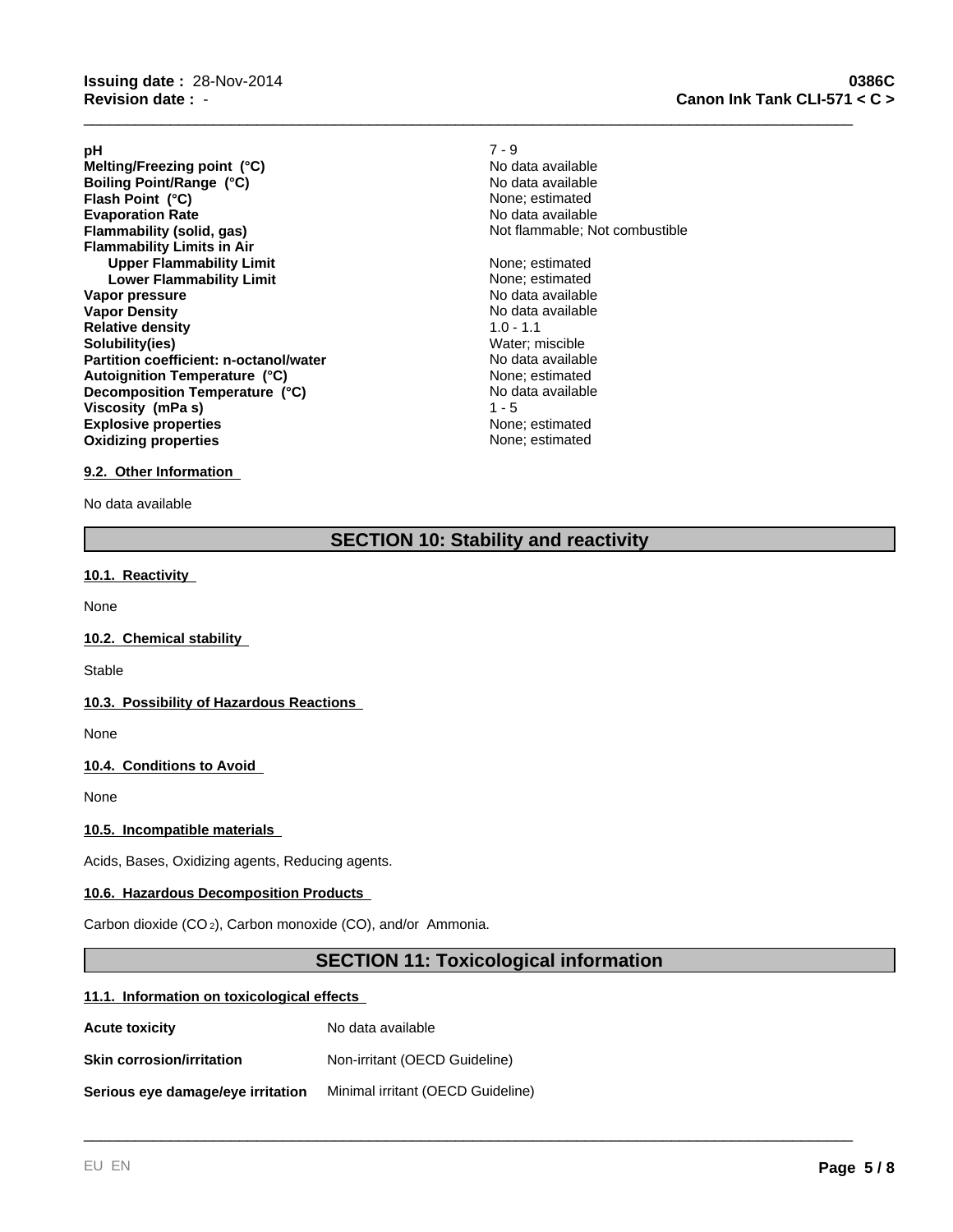| <b>Sensitization</b>            | Non-sensitizer (OECD Guideline) |
|---------------------------------|---------------------------------|
| Germ cell mutagenicity          | Ames test: Negative             |
| Carcinogenicity                 | No data available               |
| <b>Reproductive Toxicity</b>    | No data available               |
| <b>STOT - single exposure</b>   | No data available               |
| <b>STOT - repeated exposure</b> | No data available               |
| <b>Aspiration hazard</b>        | No data available               |
| <b>Other Information</b>        | No data available               |

## **SECTION 12: Ecological information**

\_\_\_\_\_\_\_\_\_\_\_\_\_\_\_\_\_\_\_\_\_\_\_\_\_\_\_\_\_\_\_\_\_\_\_\_\_\_\_\_\_\_\_\_\_\_\_\_\_\_\_\_\_\_\_\_\_\_\_\_\_\_\_\_\_\_\_\_\_\_\_\_\_\_\_\_\_\_\_\_\_\_\_\_\_\_\_\_\_

## **12.1. Toxicity**

**Ecotoxicity effects** No data available

## **12.2. Persistence and degradability**

No data available

## **12.3. Bioaccumulative potential**

No data available

## **12.4. Mobility in soil**

No data available

### **12.5. Results of PBT and vPvB assessment**

This preparation contains no substance considered to be persistent, bioaccumulating nor toxic (PBT). This preparation contains no substance considered to be very persistent nor very bioaccumulating (vPvB).

### **12.6. Other adverse effects**

No data available

## **SECTION 13: Disposal considerations**

## **13.1. Waste treatment methods**

Dispose of in accordance with local regulations.

## **SECTION 14: Transport information**

\_\_\_\_\_\_\_\_\_\_\_\_\_\_\_\_\_\_\_\_\_\_\_\_\_\_\_\_\_\_\_\_\_\_\_\_\_\_\_\_\_\_\_\_\_\_\_\_\_\_\_\_\_\_\_\_\_\_\_\_\_\_\_\_\_\_\_\_\_\_\_\_\_\_\_\_\_\_\_\_\_\_\_\_\_\_\_\_\_

14.1. UN number **None** None

| 14.2. UN Proper Shipping Name | None |  |
|-------------------------------|------|--|
|                               |      |  |

| 14.3. Transport Hazard Class | None |
|------------------------------|------|
|                              |      |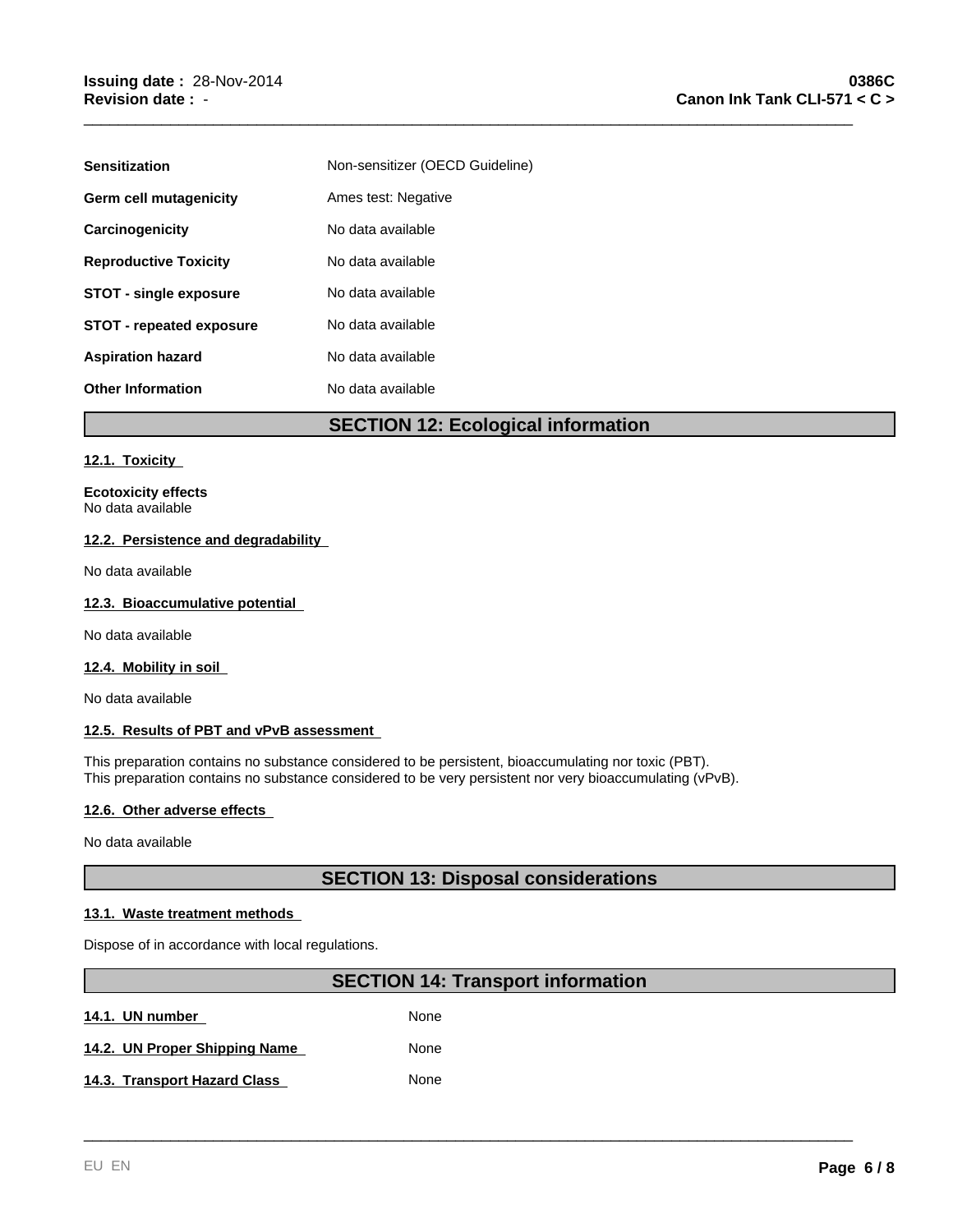14.4. Packing Group **None** None

**14.5. Environmental Hazards** No special environmental precautions required.

**14.6. Special Precautions for users** None

14.7. Transport in bulk according to Annex II of Not Applicable **MARPOL 73/78 and the IBC Code** 

## **SECTION 15: Regulatory information**

\_\_\_\_\_\_\_\_\_\_\_\_\_\_\_\_\_\_\_\_\_\_\_\_\_\_\_\_\_\_\_\_\_\_\_\_\_\_\_\_\_\_\_\_\_\_\_\_\_\_\_\_\_\_\_\_\_\_\_\_\_\_\_\_\_\_\_\_\_\_\_\_\_\_\_\_\_\_\_\_\_\_\_\_\_\_\_\_\_

## **15.1. Safety, health and environmental regulations/legislation specific for the substance or mixture**

| (EC) No 1907/2006 Authorisation | Not regulated |
|---------------------------------|---------------|
| (EC) No 1907/2006 Restriction   | Not regulated |
| (EC) No 1005/2009               | Not regulated |
| (EC) No 850/2004                | Not regulated |
| (EU) No 649/2012                | Not regulated |
| Other Information               | None          |

## **15.2. Chemical safety assessment**

None

## **SECTION 16: Other information**

## **Full text of R-phrases referred to under sections 2 and 3**

R36 - Irritating to eyes R41 - Risk of serious damage to eyes

### **Risk Combination Phrases**

R52/53 - Harmful to aquatic organisms, may cause long-term adverse effects in the aquatic environment

### **Full text of H-Statements referred to under sections 2 and 3**

H318 - Causes serious eye damage

H319 - Causes serious eye irritation

H412 - Harmful to aquatic life with long lasting effects

## **Key literature references and sources for data**

- World Health Organization International Agency for Research on Cancer, IARC Monographs on the Evaluation on the Carcinogenic Risk of Chemicals to Humans

- 
- EU Directive 1999/45/EC
- EU Regulation (EC) No 1907/2006, (EC) No 1272/2008, (EC) No 1005/2009, (EC) No 850/2004, (EU) No 649/2012

## **Key or legend to abbreviations and acronyms used in the safety data sheet**

- PBT: Persistent, Bioaccumulative and Toxic

- vPvB: very Persistent and very Bioaccumulative
- SVHC: Substances of Very High Concern
- IARC: International Agency for Research on Cancer
- EU OEL: Occupational exposure limits at Community level under Directive 2004/37/EC, 98/24/EC, 91/322/EEC, 2000/39/EC, 2006/15/EC and 2009/161/EU.

\_\_\_\_\_\_\_\_\_\_\_\_\_\_\_\_\_\_\_\_\_\_\_\_\_\_\_\_\_\_\_\_\_\_\_\_\_\_\_\_\_\_\_\_\_\_\_\_\_\_\_\_\_\_\_\_\_\_\_\_\_\_\_\_\_\_\_\_\_\_\_\_\_\_\_\_\_\_\_\_\_\_\_\_\_\_\_\_\_

- TWA: Time Weighted Average
- STEL: Short Term Exposure Limit
- CBI: Confidential Business Information

## **Issuing date :** 28-Nov-2014

### **Revision date:**